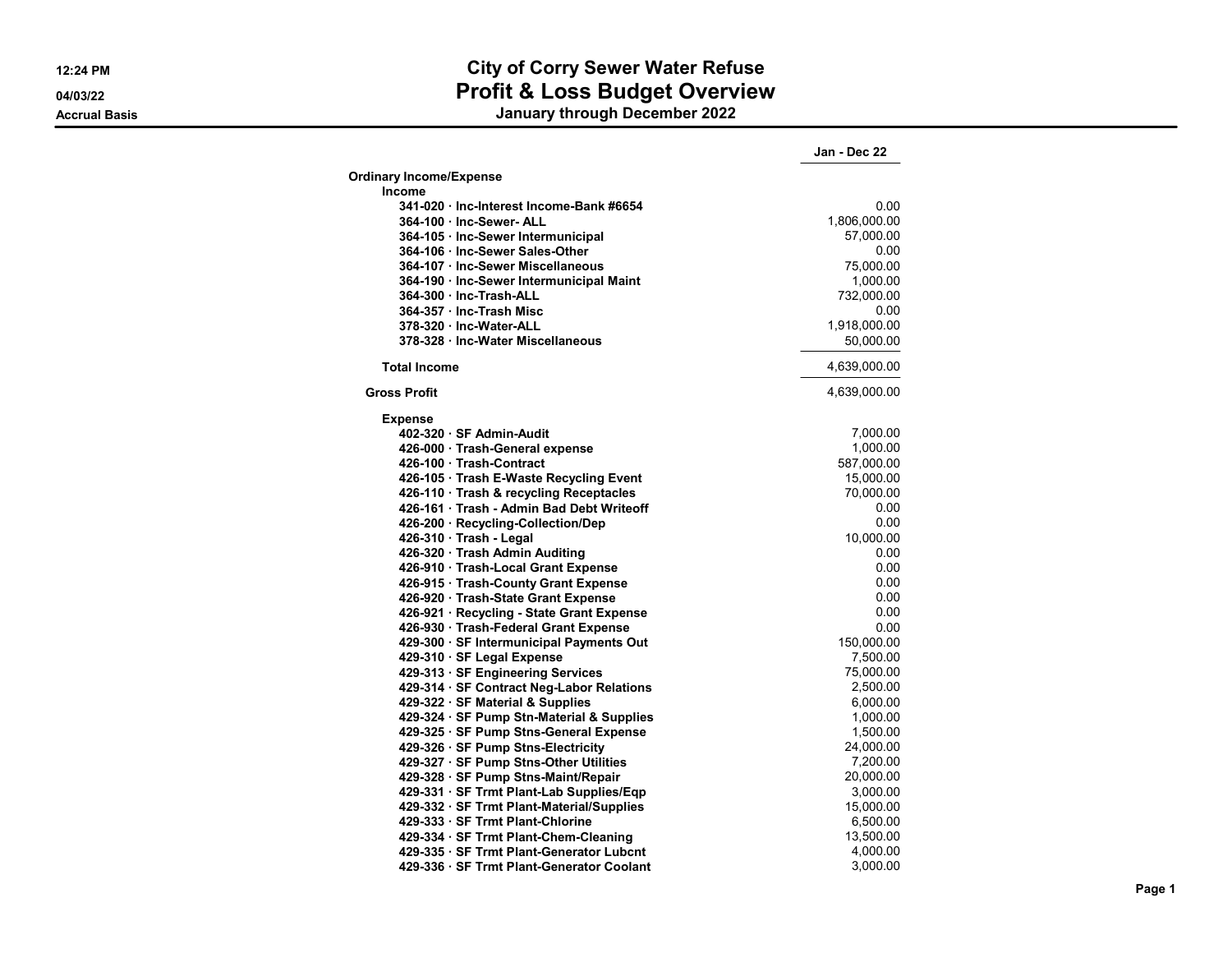## **12:24 PM City of Corry Sewer Water Refuse 04/03/22 Profit & Loss Budget Overview**

**Accrual Basis January through December 2022**

|                                           | Jan - Dec 22 |
|-------------------------------------------|--------------|
| 429-337 · SF Trmt Plant-General Exp       | 11,500.00    |
| 429-338 · SF Trmt Plant-Electricity       | 40,000.00    |
| 429-339 · SF Trmt Plant-Natural Gas Prch  | 68,800.00    |
| 429-340 · SF Trmt Plant-Other Utilities   | 12,000.00    |
| 429-341 · SF Trmt Plant-Maint/Repair      | 115,000.00   |
| 429-342 · SF Trmt Plant-Vehicles          | 7,400.00     |
| 429-343 · SF Trmt Plant-Gas & Oil         | 6,000.00     |
| 429-344 · SF Trmt Plant-Disposal-Sludge   | 35,000.00    |
| 429-345 · SF Trmt Plant-Analysis & Test   | 15.000.00    |
| 429-349 · SF Admin General Expense        | 2,500.00     |
| 429-351 · SF Admin Materials and Supplies | 3,500.00     |
| 429-352 · SF Admin Postage                | 7,500.00     |
| 429-353 · SF Admin-General Expense        | 3,500.00     |
| 429-357 · SF Build/Prop Maint/Repair      | 10,000.00    |
| 429-358 · SF Safety Equip and PPE         | 5,000.00     |
| 429-359 · SF Proj-Misc Const/Repair       | 15,000.00    |
| 429-360 · SF Contracted services          | 115,000.00   |
| 429-361 · SF Admin Bad Debt Write off     | 0.00         |
| 429-362 · SF Cap Imprv-Vehicle equip      | 0.00         |
| 429-363 · SF Depreciation/Reserv exp      | 28,450.00    |
| 429-368 · SF-Trtm Plant-Digest Clean Out  | 15,000.00    |
| 429-910 · SF-Local Grant Expense          | 0.00         |
| 429-915 · SF-County Grant Expense         | 0.00         |
| 429-920 · SF-State Grant Expense          | 0.00         |
| 429-930 · SF-Federal Grant Expense        | 0.00         |
| 446-200 · SF-Storm Water Material & Supp. | 23,000.00    |
| 448-310 · WF-Legal Expense                | 6,000.00     |
| 448-313 · WF-Engineering Services         | 10,000.00    |
| 448-314 · WF-Contract Neg-Labor Relations | 3,000.00     |
| 448-320 · WF Admin auditing               | 5,000.00     |
| 448-322 · WF Pumping-Material & Supplies  | 1,500.00     |
| 448-323 · WF Pumping-Electricity          | 104,000.00   |
| 448-324 · WF Pumping-Other Utilities      | 8,600.00     |
| 448-327 WF Distr-Material & Supplies      | 65,000.00    |
| 448-329 · WF Distr-General Expense        | 3,000.00     |
| 448-331 · WF Distr-Gas & Oil              | 12,000.00    |
| 448-332 · WF Distr-A/P Vehicles-Maint/Rp  | 18,000.00    |
| 448-333 · WF Distr-Analysis & Testing     | 7,500.00     |
| 448-335 WF Admin-Materials & Supplies     | 4,500.00     |
| 448-336 · WF Admin-Postage                | 7,500.00     |
| 448-337 · WF Admin-General Expense        | 18,000.00    |
| 448-338 WF Admin-Utilities                | 8,000.00     |
| 448-339 WF Admin-Bad Debt Write offs      | 0.00         |
| 448-340 · WF Cash Over/Under              | 0.00         |
| 448-342 · WF Build/Prop Maint/Repair      | 7,500.00     |
| 448-343 · WF Safety Equipment and PPE     | 7,500.00     |
| 448-344 · WF Projects Misc Const/Repair   | 25,000.00    |